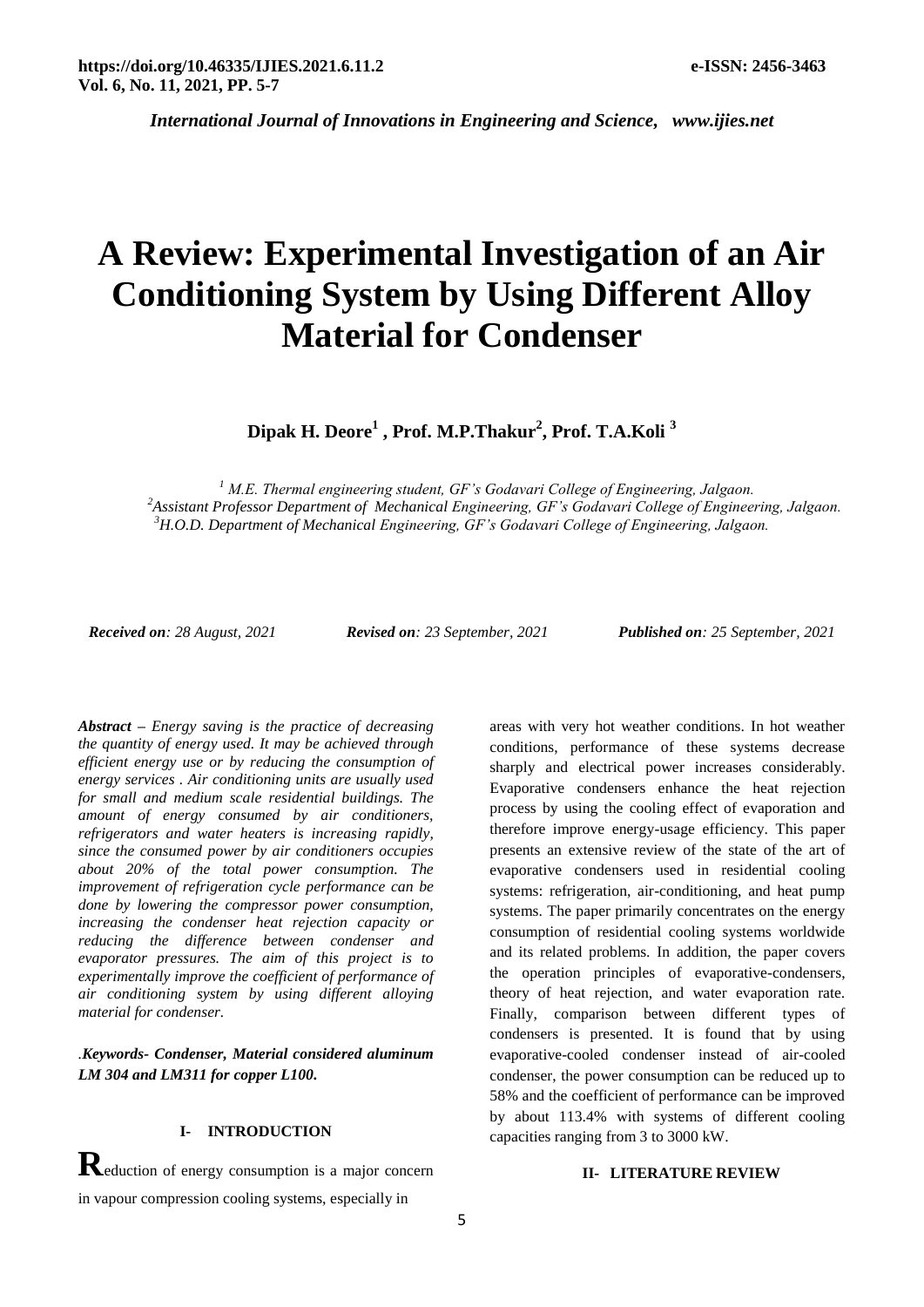# *International Journal of Innovations in Engineering and Science, www.ijies.net*

#### **Thermal Exchange In Human Body-**

The Human Body Works Best At Certain Temperatures Like Other Machines, But It Cannot Tolerate With Range Of Variations. The Human Body Maintains Its Thermal Equilibrium By Three Modes Of Heat Transfer I.E. Evaporation, Radiation And Convection. A Human Body Feels Comfortable When The Heat Produced By Metabolism Of Human Body Is Equal To The Sum Of Heat Dissipated To The Surroundings. The Normal Temperature Of The Human Body Is 37 Degree Centigrade Or 98.6 Degree Fahrenheit. But, If This Level Goes Below 36.5 Degree Centigrade Or 98 Degree Fahrenheit And Exceeds 40.5 Degree Centigrade Or 105 Degree Fahrenheit, The Conditions Become Dangerous For Human Existence.

#### **FACTORS AFFECTING HUMAN COMFORT-**

The Important Factors While Designing Any System Of Comfort Are

- Effective Temperature
- Heat Production & Regulation In Human Body
- Heat And Moisture Losses From Body
- Moisture Content Of Air
- Quality And Quantity Of Air
- Air Motion
- Air Stratification

Physiological Hazards Resulting From Heat And Extreme Cold Are

- Heat Cramp
- Heat Stroke
- Frost Bites
- Hypothermia
- Hyperthermia

#### **III-VAPOUR COMPRESSION**

#### **Refrigeration Cycle**

The low pressure vapor in dry state is drawn from the evaporator during the suction stroke of the compressor. During compression stroke the pressure and temperature increases until the vapor temperature is greater than the temperature of condenser cooling medium.

#### **Condensation**

When the high pressure refrigerant vapour enters the condenser heat flows from condenser to cooling medium thus allowing vaporized refrigerant to return to liquid state

#### **Expansion**

After condenser the liquid refrigerant is stored in the liquid receives until needed. From the receiver it passes through an expansion value where the pressure is reduced sufficiently to allow the vaporization of liquid at a low temperature of about – 10 degree centigrade.

#### **Vaporization**

The low pressure refrigerant vapor after expansion in the expansion valve enters the evaporator on refrigerated space where a considerable amount of heat is absorbed by it and refrigeration is furnished

# **IV- ADVANTAGES AND DISADVANTAGES OF VAPOUR COMPRESSION REFRIGERATION SYSTEM OVER AIR REFRIGERATION SYSTEM**

#### **Advantages**

- The Coefficient Of Performance Is Quite High As The Working Cycle Of This System Is Near The Carnot Cycle
- The Among Of Refrigerant Circulated Is Less Per Ton Of Refrigeration Than Air Refrigeration System Because The Heat Carried Away By The Refrigerant Is The Latent Heat. As A Result Of This, The Size Of Evaporator Is Smaller For The Same Refrigerating Effect.
- This System Can Be Employed Over A Large Range Of Temperatures. By Adjusting The Expansion Valve Of The Same Unit, The Required Temperature In The Evaporator Can Be Achieved.
- The Running Cost Of This System Is Less Than Air Refrigerating System. The Air Refrigeration System Requires Five Times More Power Than A Vapor Compression Refrigeration System Of The Same Capacity.

#### **Disadvantages**

• Prevention Of Leakage Of Refrigerant In This System Is The Major Problem. First Investment Cost Is High Than The Air Refrigeration System.

# **REFERENCES**

[1] *C.F. Gao; W.L. Lee; And Hua Chen; Locating Room Air-Conditioners At Floor Level For Energy Saving*